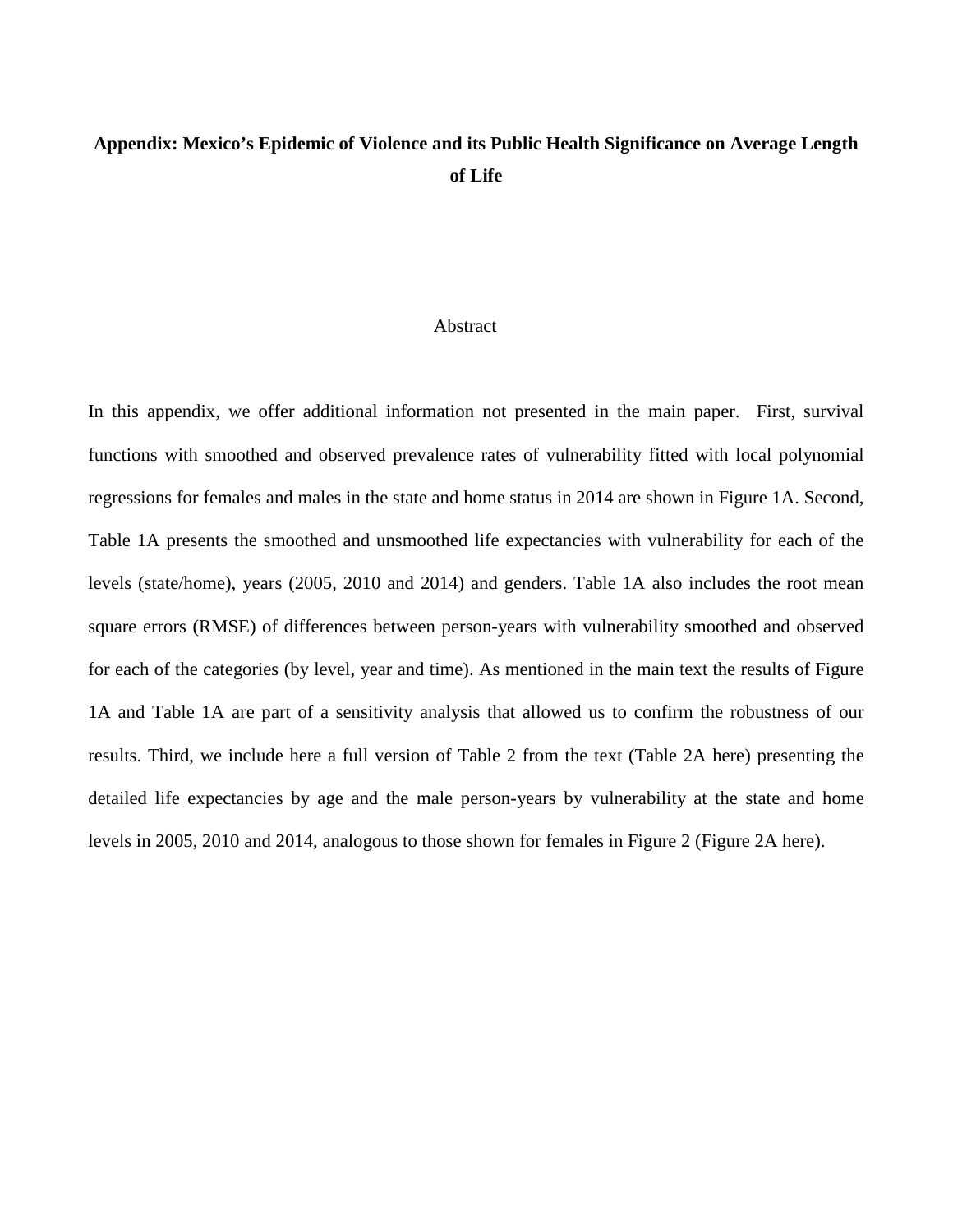## **List of Figures and Tables**

Figure 1A: Smoothed and observed person-years lived with and without vulnerability at the state and home levels for Mexican females and males aged 20 and older in 2014

Table 1A: Smoothed and observed Mexican life expectancies with vulnerability

Table 2A: Mexican life expectancy with and without vulnerability

Figure 2A: Person-years lived with and without vulnerability at the state (top row), and home (bottom row) levels for Mexican males aged 20 and older in 2005 and 2014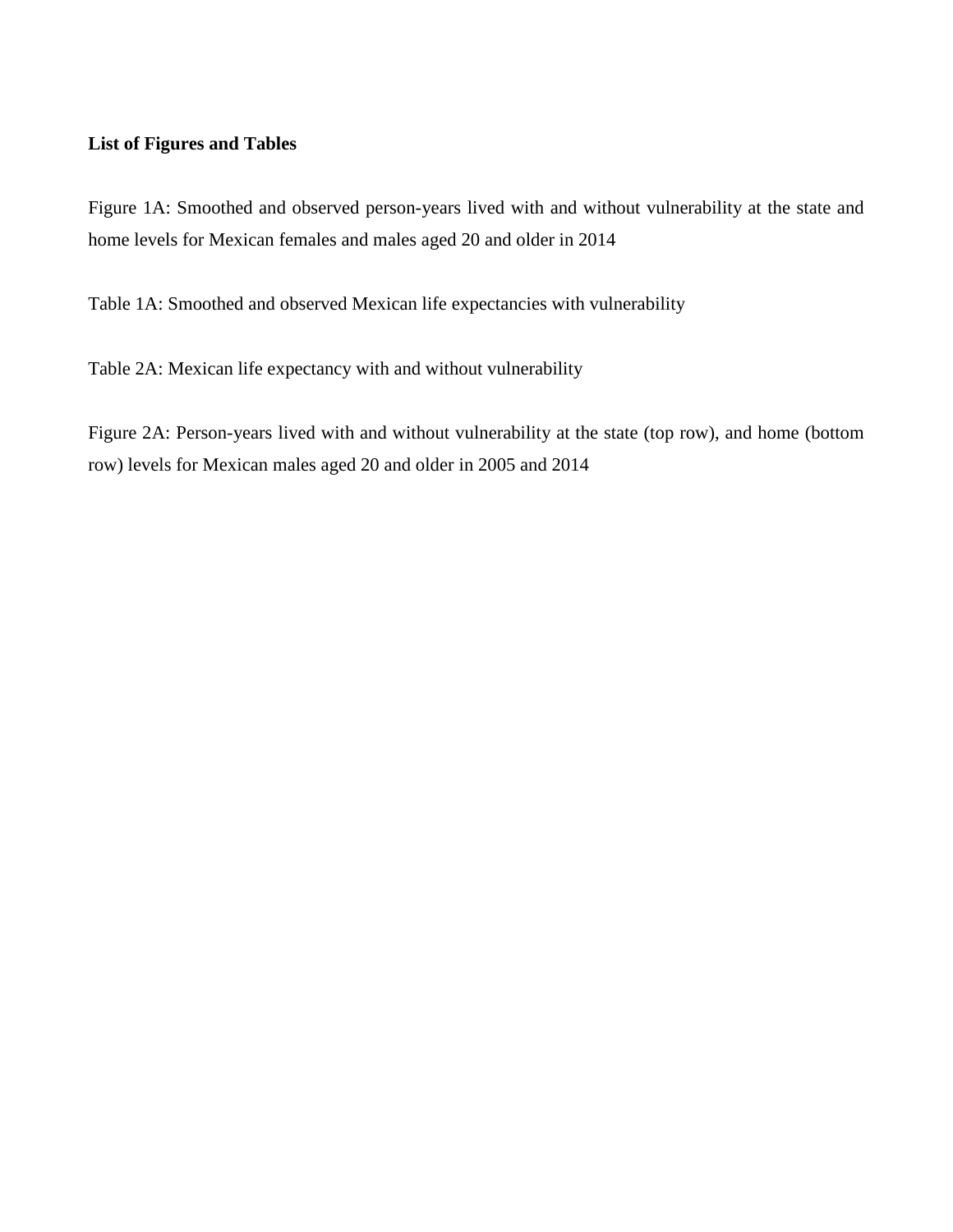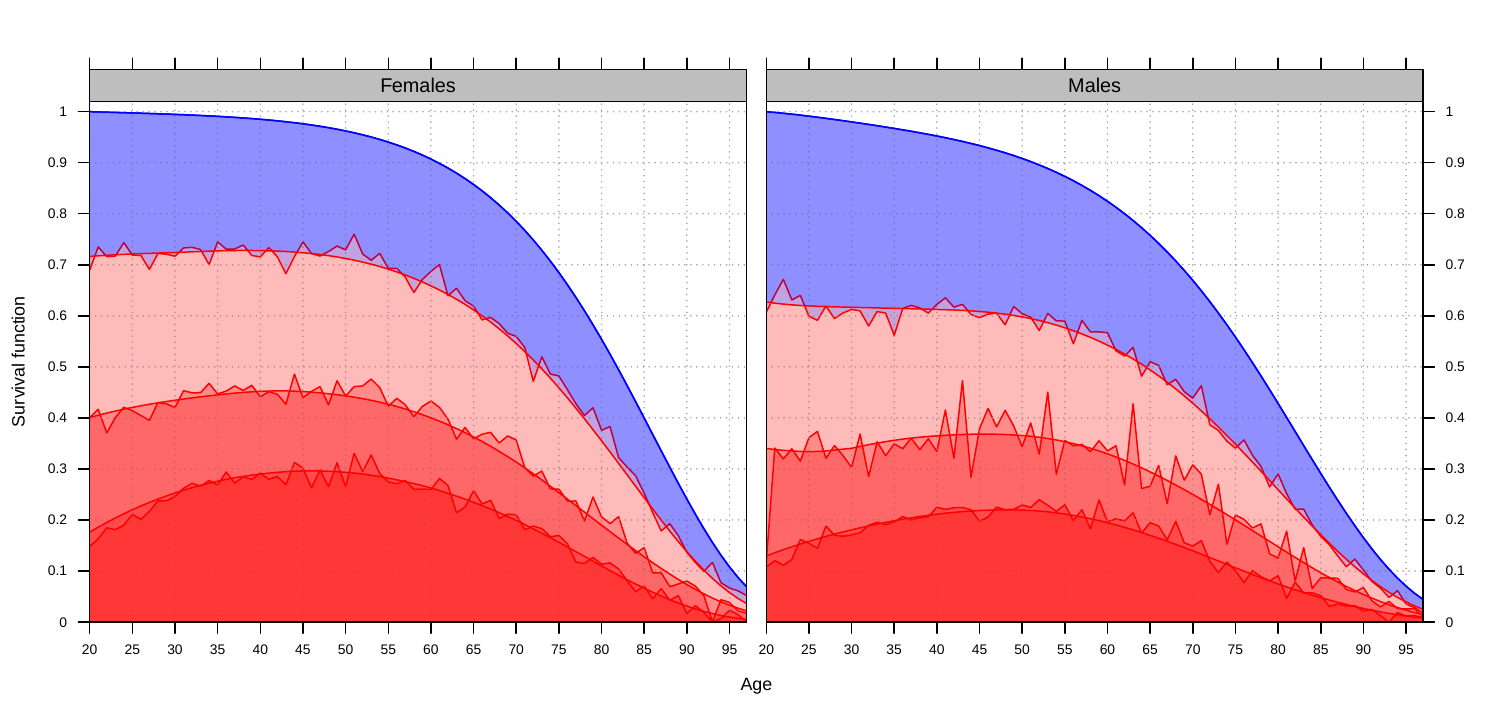| $200012010$ and $20171$ |                                 |                 |                 |             |                 |                 |             |  |  |
|-------------------------|---------------------------------|-----------------|-----------------|-------------|-----------------|-----------------|-------------|--|--|
|                         | Vulnerable expectancy at age 20 |                 |                 |             |                 |                 |             |  |  |
|                         | Year                            | <b>State</b>    |                 |             | Home            |                 |             |  |  |
|                         |                                 | <b>Observed</b> | <b>Smoothed</b> | <b>RMSE</b> | <b>Observed</b> | <b>Smoothed</b> | <b>RMSE</b> |  |  |
|                         | 2005                            | 30.1            | 30.4            | 0.03        | 8.4             | 8.6             | 0.02        |  |  |
| Females                 | 2010                            | 39.8            | 40.0            | 0.02        | 11.7            | 11.9            | 0.02        |  |  |
|                         | 2014                            | 42.3            | 42.5            | 0.02        | 15.3            | 15.3            | 0.01        |  |  |
|                         | 2005                            | 24.9            | 25.2            | 0.04        | 6.5             | 6.5             | 0.02        |  |  |
| Males                   | 2010                            | 34.0            | 34.2            | 0.02        | 8.6             | 8.8             | 0.02        |  |  |
|                         | 2014                            | 34.6            | 34.8            | 0.02        | 11.1            | 11.4            | 0.01        |  |  |

**TABLE 1A- Observed and smoothed Mexican life expectancies with vulnerability, 2005, 2010 and 2014.**

Source: The ENSI-2005, ENSI-2010 and ENVIPE-2014 surveys, and period life tables. RMSE is the root mean square errors of differences between person-years with vulnerability observed and smoothed for each of the categories (by level, year and sex)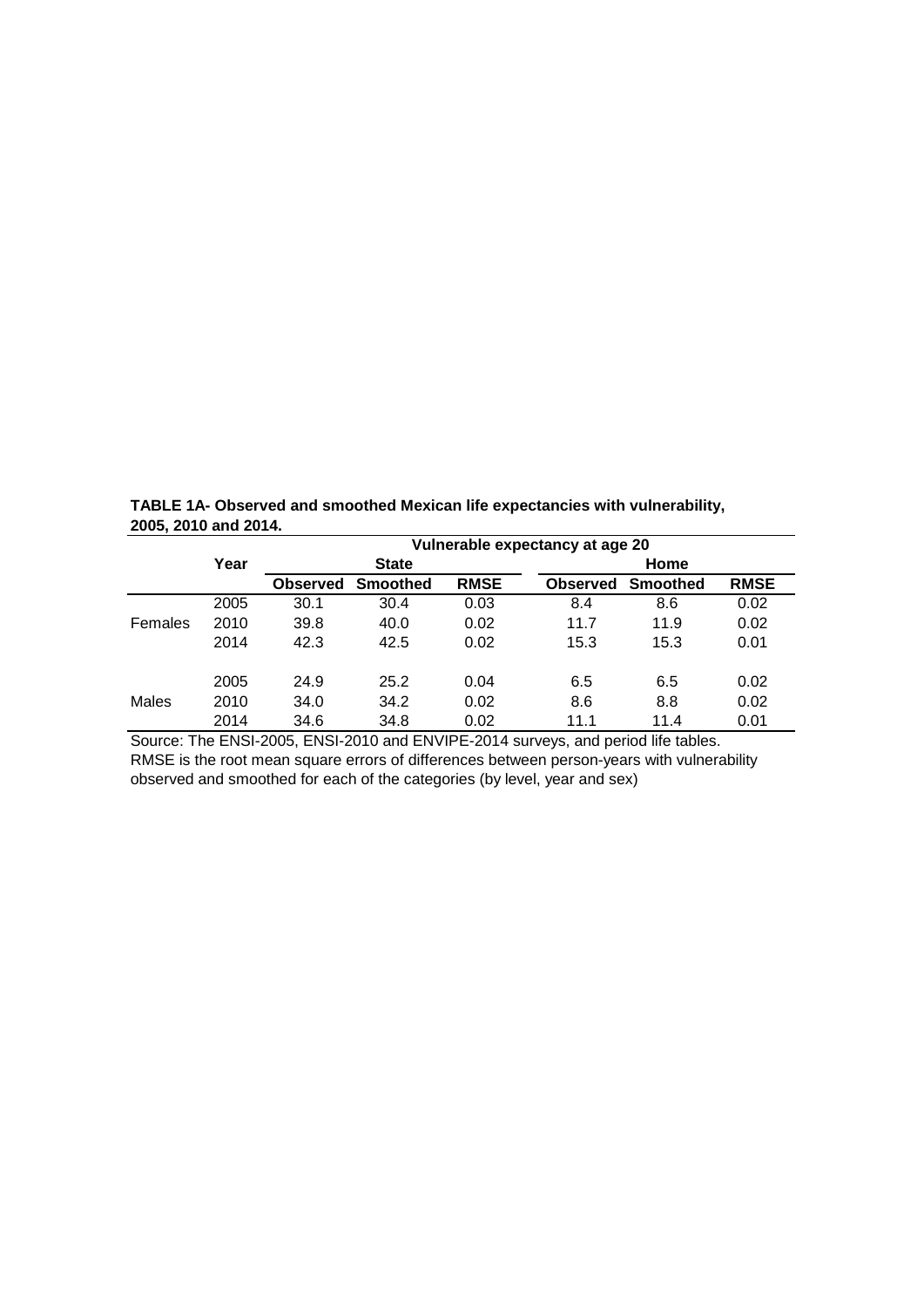**TABLE 2A - Mexican life expectancy with and without vulnerability at selected ages, 2005, 2010 and 2014.**

|         |          | Life expectancy                                                |                                                             | <b>Vulnerable expectancy</b>                      |              |             |
|---------|----------|----------------------------------------------------------------|-------------------------------------------------------------|---------------------------------------------------|--------------|-------------|
| Age     |          | (95% CI)                                                       | Vulnerable expectancy (95% CI)                              |                                                   | (% of total) |             |
|         |          |                                                                | <b>State</b>                                                | Home                                              | <b>State</b> | <b>Home</b> |
| 2005    |          |                                                                |                                                             |                                                   |              |             |
|         | 20       | 59.2 (59.2 to 59.3) 30.1 (29.7 to 30.5)                        |                                                             | 8.4 (8.2 to 8.7)                                  | 51           | 14          |
|         | 30       |                                                                | 49.5 (49.5 to 49.6) 24.8 (24.4 to 25.2)                     | 6.8 (6.6 to 7.1)                                  | 50<br>49     | 14          |
|         |          | 40 40.0 (40.0 to 40.1) 19.4 (19.1 to 19.9)                     |                                                             | $5.2$ (5.1 to $5.6$ )                             | 46           | 13<br>12    |
| Females | 50       | 22.4 (22.4 to 22.5) 9.6 (9.3 to 10.0)                          | 30.8 (30.8 to 30.9) 14.3 (14.0 to 14.7)                     | 3.8 (3.6 to 4.0)                                  | 43           | 11          |
|         | 60       | 15.1 (15.1 to 15.1) 5.7 (5.4 to 6.2)                           |                                                             | 2.4 (2.3 to 2.7)<br>1.4 (1.3 to 1.7)              | 38           | 10          |
|         | 70       | $9.2$ (9.2 to 9.3)                                             | $2.9$ (2.5 to 3.4)                                          | $0.7$ (0.5 to 1.0)                                | 31           | 8           |
|         | 80<br>90 | $5.1$ (5.1 to 5.2)                                             | 1.1 $(0.5 \text{ to } 1.8)$                                 | $0.3$ (0.0 to 0.7)                                | 22           | 6           |
|         | 20       |                                                                | 54.4 (54.4 to 54.5) 24.9 (24.5 to 25.4)                     | 6.5 (6.3 to 6.9)                                  | 46           | 12          |
|         | 30       |                                                                | 45.4 (45.4 to 45.5) 20.4 (20.0 to 20.8)                     | $5.3(5.1 \text{ to } 5.7)$                        | 45           | 12          |
|         | 40       | 36.5 (36.5 to 36.6)                                            | 15.9 (15.6 to 16.4)                                         | 4.1 $(3.9 \text{ to } 4.4)$                       | 44           | 11          |
|         | 50       |                                                                | 28.0 (28.0 to 28.1) 11.7 (11.4 to 12.1)                     | $3.0$ (2.8 to 3.3)                                | 42           | 11          |
| Males   | 60       | 20.2 (20.2 to 20.3)                                            | 8.0 (7.7 to 8.4)                                            | 2.1 (1.9 to 2.4)                                  | 40           | 11          |
|         | 70       | 13.7 (13.7 to 13.8)                                            | 4.9 $(4.6 \text{ to } 5.3)$                                 | 1.4 (1.3 to 1.7)                                  | 36           | 11          |
|         | 80       | 8.6 (8.6 to 8.7)                                               | $2.6$ (2.2 to 3.0)                                          | 1.0 $(0.7 \text{ to } 1.4)$                       | 30           | 12          |
|         | 90       | 4.8 (4.8 to 4.9)                                               | $0.9$ (0.4 to 1.5)                                          | $0.6$ (0.2 to 1.1)                                | 20           | 14          |
| 2010    |          |                                                                |                                                             |                                                   |              |             |
|         |          | 20 59.3 (59.3 to 59.4) 39.8 (39.4 to 40.2) 11.7 (11.5 to 12.1) | 49.6 (49.6 to 49.7) 33.3 (33.0 to 33.7)                     |                                                   | 67           | 20          |
|         | 30       | 40 40.1 (40.1 to 40.2) 26.6 (26.3 to 27.0)                     |                                                             | 10.1 (9.8 to 10.4)<br>8.1 (7.9 to 8.4)            | 67<br>66     | 20<br>20    |
|         |          |                                                                | 30.9 (30.9 to 31.0) 20.0 (19.7 to 20.4)                     | $6.0$ (5.8 to 6.3)                                | 65           | 20          |
| Females | 50       | 60 22.5 (22.5 to 22.5) 14.0 (13.7 to 14.4)                     |                                                             | 4.1 (3.9 to 4.4)                                  | 62           | 18          |
|         |          | 15.1 (15.1 to 15.2) 8.9 (8.6 to 9.3)                           |                                                             | $2.5$ (2.3 to 2.8)                                | 59           | 17          |
|         | 70<br>80 | $9.3(9.3 \text{ to } 9.4)$                                     | 5.1 $(4.8 \text{ to } 5.5)$                                 | 1.4 (1.2 to 1.7)                                  | 55           | 16          |
|         | 90       | $5.1$ (5.1 to 5.2)                                             | 2.4 (2.0 to 2.9)                                            | $0.7$ (0.4 to 1.1)                                | 47           | 15          |
|         |          |                                                                |                                                             |                                                   |              |             |
|         | 20       |                                                                | 53.8 (53.8 to 53.9) 34.0 (33.6 to 34.4)                     | 8.6 (8.4 to 8.9)                                  | 63           | 16          |
|         | 30       |                                                                | 45.1 (45.1 to 45.2) 28.5 (28.2 to 28.9)                     | 7.5 (7.3 to 7.8)                                  | 63           | 17          |
|         | 40       |                                                                | 36.4 (36.4 to 36.5) 22.8 (22.5 to 23.3)                     | 6.1 $(5.9 \text{ to } 6.4)$                       | 63           | 17          |
| Males   | 50       |                                                                | 28.0 (28.0 to 28.0) 17.2 (16.9 to 17.6)                     | 4.5 (4.4 to 4.8)                                  | 62           | 16          |
|         | 60       |                                                                | 20.2 (20.2 to 20.3) 12.0 (11.7 to 12.4)                     | $3.1$ (2.9 to 3.3)                                | 59<br>56     | 15<br>14    |
|         | 70       | 13.6 (13.6 to 13.7) 7.6 (7.3 to 8.0)                           |                                                             | 1.8 (1.7 to 2.1)                                  | 52           | 12          |
|         | 80       | 8.5 (8.5 to 8.6)<br>4.8 (4.8 to 4.8)                           | 4.4 (4.1 to 4.8)<br>$2.1$ (1.6 to 2.7)                      | 1.0 $(0.8 \text{ to } 1.3)$<br>$0.5$ (0.2 to 0.9) | 45           | 11          |
| 2014    | 90       |                                                                |                                                             |                                                   |              |             |
|         | 20       |                                                                | 59.5 (59.0 to 60.1) 42.3 (41.6 to 43.0) 15.3 (15.0 to 15.8) |                                                   | 71           | 26          |
| Females | 30       |                                                                | 49.8 (49.3 to 50.4) 35.3 (34.7 to 35.9) 13.2 (12.9 to 13.7) |                                                   | 71           | 27          |
|         | 40       |                                                                | 40.3 (39.8 to 40.8) 28.2 (27.7 to 28.9) 10.6 (10.3 to 11.0) |                                                   | 70           | 26          |
|         | 50       |                                                                | 31.1 (30.7 to 31.5) 21.4 (20.9 to 22.0)                     | 7.8 (7.5 to 8.2)                                  | 69           | 25          |
|         | 60       |                                                                | 22.6 (22.3 to 23.0) 15.1 (14.7 to 15.6)                     | 5.2 (4.9 to 5.5)                                  | 67           | 23          |
|         | 70       | 15.3 (15.1 to 15.5) 9.7 (9.3 to 10.1)                          |                                                             | 3.0 (2.8 to 3.3)                                  | 64           | 20          |
|         | 80       | $9.4$ (9.3 to 9.6)                                             | $5.5$ (5.2 to $5.9$ )                                       | 1.4 (1.2 to 1.7)                                  | 59           | 15          |
|         | 90       | $5.1$ (5.1 to 5.2)                                             | $2.5$ (2.1 to 3.0)                                          | $0.4$ (0.2 to 0.8)                                | 49           | 10          |
| Males   | 20       |                                                                | 54.4 (53.7 to 55.1) 34.6 (34.0 to 35.4)                     | 11.1 (10.8 to 11.5)                               | 64           | 20          |
|         | 30       |                                                                | 45.4 (44.8 to 46.0) 29.0 (28.4 to 29.7)                     | 9.8 (9.4 to 10.2)                                 | 64           | 22          |
|         | 40       |                                                                | 36.6 (36.1 to 37.1) 23.4 (22.9 to 24.1)                     | 8.0 (7.7 to 8.4)                                  | 64           | 22          |
|         | 50       |                                                                | 28.1 (27.7 to 28.5) 17.9 (17.4 to 18.4)                     | 6.0 $(5.7 \text{ to } 6.3)$                       | 64           | 21          |
|         | 60       |                                                                | 20.4 (20.1 to 20.7) 12.7 (12.3 to 13.2)                     | 4.1 (3.8 to 4.4)                                  | 63           | 20          |
|         | 70       | 13.8 (13.7 to 14.1)                                            | 8.3 (8.0 to 8.8)                                            | $2.5$ (2.3 to 2.8)                                | 60           | 18          |
|         | 80       | $8.7$ (8.6 to 8.9)                                             | $5.0$ (4.6 to $5.4$ )                                       | 1.4 (1.2 to 1.7)                                  | 57           | 16          |
|         | 90       | 4.9 $(4.9 \text{ to } 5.0)$                                    | 2.4 (2.0 to 2.9)                                            | $0.7$ (0.4 to 1.1)                                | 50           | 14          |

Source: The ENSI-2005, ENSI-2010 and ENVIPE-2014 surveys, and period life tables.